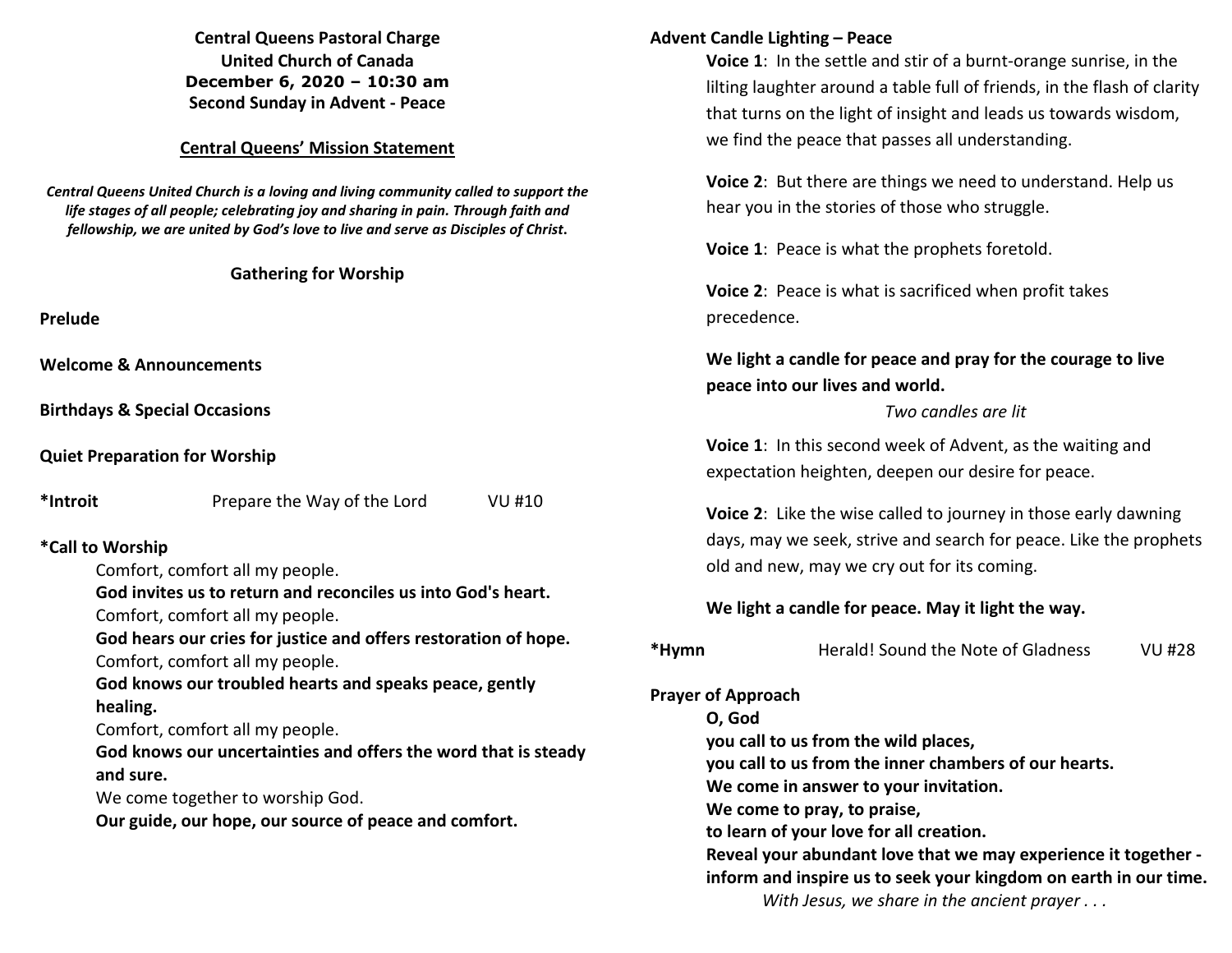| Psalm 85:1-2, 8-13                                                                                                         |                                                                                                                                 | <b>VU #802</b>                                                                                 |                                                   | Presen       |
|----------------------------------------------------------------------------------------------------------------------------|---------------------------------------------------------------------------------------------------------------------------------|------------------------------------------------------------------------------------------------|---------------------------------------------------|--------------|
| *Hymn                                                                                                                      | Are You a Shepard?                                                                                                              | MV #126 vs 1 & 2                                                                               | <b>Offertory Invitation</b>                       |              |
|                                                                                                                            |                                                                                                                                 |                                                                                                | <b>Offertory</b>                                  | In the BI    |
| All God's Children                                                                                                         |                                                                                                                                 |                                                                                                |                                                   |              |
| *Hymn                                                                                                                      | Are You a Shepard?                                                                                                              | MV #126 vs 3                                                                                   | *Presentation of Offering                         |              |
| <b>Call to Confession</b><br><b>Prayer of Confession</b>                                                                   |                                                                                                                                 | *Offertory Prayer<br>God of comfort and ne<br>and bring to you these<br>ourselves, asking that |                                                   |              |
| God, there are many things that block our path to a relationship                                                           |                                                                                                                                 |                                                                                                | bring comfort to many                             |              |
|                                                                                                                            | with you. Some of these obstacles are put in our way by others.<br>When that happens, we can be angry and stubborn, refusing to |                                                                                                |                                                   | Lister       |
| find another way, and we find it difficult to forgive.<br>We turned back to you, O God, our source of forgiveness and      |                                                                                                                                 |                                                                                                | <b>Sacred Readings</b>                            |              |
| comfort.                                                                                                                   |                                                                                                                                 |                                                                                                | <b>Isaiah 40:1-11</b><br>Mark 1:1-8               |              |
|                                                                                                                            | Sometimes the obstacles in our paths are of our own making,<br>when we choose not to live the way Jesus taught and modeled.     |                                                                                                | Anthem                                            |              |
|                                                                                                                            | We may choose to do things our own way, and trip ourselves up.<br>We turned back to you, oh God, our source of forgiveness and  | Sermon                                                                                         |                                                   |              |
| comfort.                                                                                                                   |                                                                                                                                 |                                                                                                | <b>Pastoral Prayer</b>                            |              |
|                                                                                                                            | There are times when we put obstacles in the path of others; our<br>actions or our words don't help people see your presence in |                                                                                                |                                                   | <b>Respo</b> |
|                                                                                                                            | the world and in their lives. We are sorry, O God.                                                                              |                                                                                                | *Hymn                                             |              |
| comfort.                                                                                                                   | We turned back to you, oh God, our source of forgiveness and                                                                    |                                                                                                | *Blessing                                         |              |
| <b>Silence</b>                                                                                                             |                                                                                                                                 |                                                                                                | May you know God's p<br>May you show God's p      |              |
| <b>Assurance of God's Love</b>                                                                                             |                                                                                                                                 |                                                                                                | May God's peace and h                             |              |
|                                                                                                                            | Hear these words of comfort and assurance: God speaks tenderly<br>to God's people, saying, "Comfort, comfort."                  |                                                                                                | <b>Choral Benediction</b>                         | G            |
| God feeds us like a shepherd feeds sheep, gathering us in<br>strong, gentle arms of love and carrying us safely home. Amen |                                                                                                                                 |                                                                                                | <b>Postlude</b><br>* Please stand as you are able |              |

|                                     | <b>Presentation of Our Gifts</b>                                                                                                                                                                                             |             |
|-------------------------------------|------------------------------------------------------------------------------------------------------------------------------------------------------------------------------------------------------------------------------|-------------|
| <b>Offertory Invitation</b>         |                                                                                                                                                                                                                              |             |
| <b>Offertory</b>                    | In the Bleak Midwinter                                                                                                                                                                                                       | VU #55 vs 4 |
| <b>*Presentation of Offering</b>    |                                                                                                                                                                                                                              |             |
| *Offertory Prayer                   | God of comfort and new beginnings, we turn back to you again<br>and bring to you these gifts of money, of creativity and of<br>ourselves, asking that you bless them and us. May these gifts<br>bring comfort to many. Amen. |             |
|                                     | <b>Listening for the Word</b>                                                                                                                                                                                                |             |
| <b>Sacred Readings</b>              |                                                                                                                                                                                                                              |             |
| <b>Isaiah 40:1-11</b><br>Mark 1:1-8 |                                                                                                                                                                                                                              |             |
| Anthem                              |                                                                                                                                                                                                                              |             |
| Sermon                              |                                                                                                                                                                                                                              |             |
| <b>Pastoral Prayer</b>              |                                                                                                                                                                                                                              |             |
|                                     | <b>Responding to the Word</b>                                                                                                                                                                                                |             |
| *Hymn                               | All Earth is Waiting                                                                                                                                                                                                         | <b>VU#5</b> |
| *Blessing                           | May you know God's peace in words and ways of comfort.<br>May you show God's peace in words and ways of comfort.<br>May God's peace and hope shine in all the world. Amen                                                    |             |
| <b>Choral Benediction</b>           | Go Now in Peace                                                                                                                                                                                                              | VU #964     |
|                                     |                                                                                                                                                                                                                              |             |

All of us

**Ministers**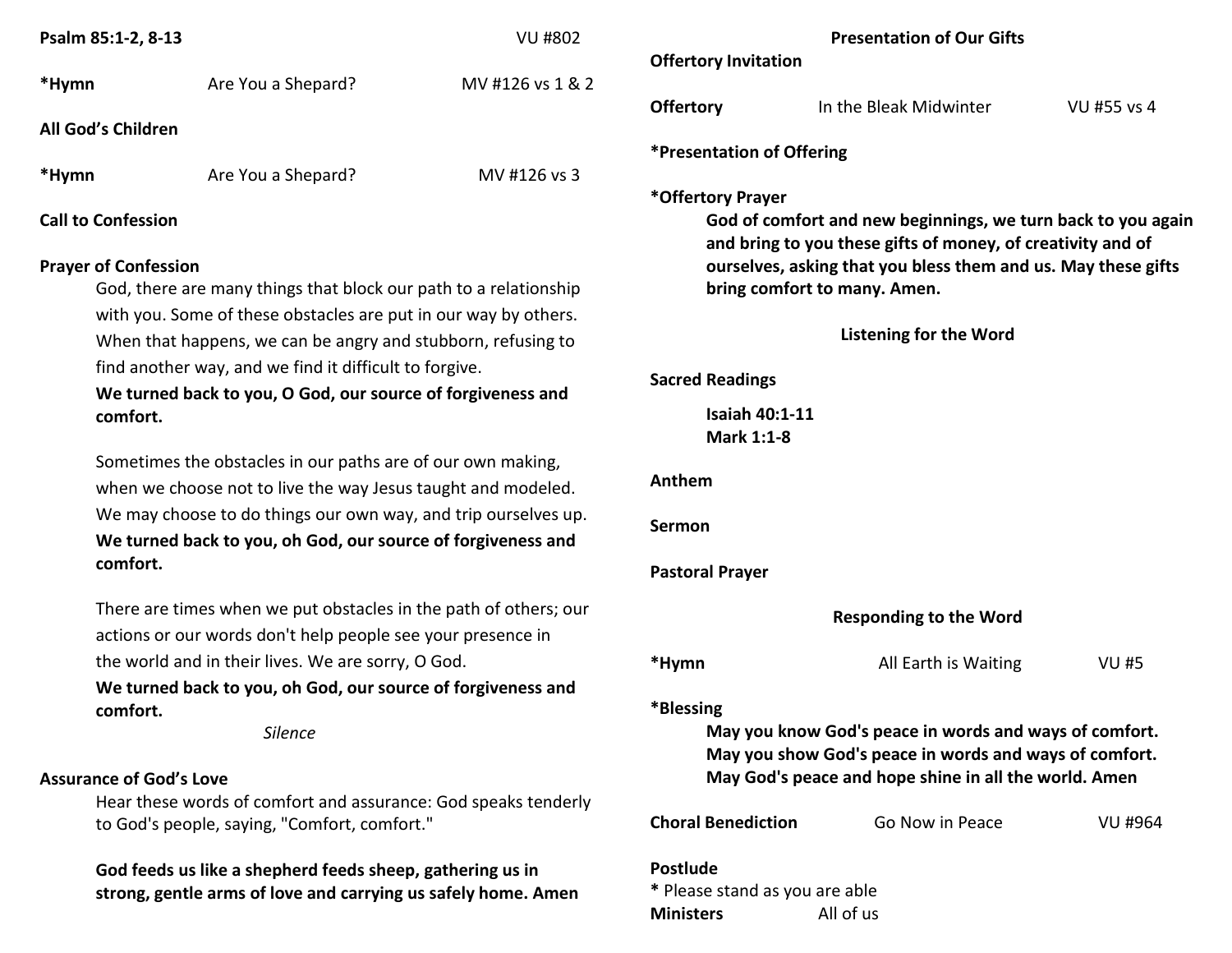| <b>Clergy</b>            | <b>Rev Greg Davis</b>         |
|--------------------------|-------------------------------|
| <b>Office Hours</b>      | Tuesday, Wednesday & Thursday |
|                          | $9$ am $-12$ pm               |
| Office Phone             | 902-964-2291                  |
| Email                    | minister@cquc.ca              |
| <b>Ministry of Music</b> | Kirk Neville                  |
| Website                  | https://cquc.ca/index.htm     |
| <b>Church Office</b>     |                               |
| Office Hours             | Wednesday & Thursday          |
|                          | $9$ am $-12$ pm               |
| Phone                    | 902-964-2221                  |
| Email                    | office@cquc.ca                |

**Warm Welcome to All** – We are glad you are here as a visitor, a seeker,someone looking for a new church home, or as a regular worshiper.

### **Life and Work of Our Church**

**Greg's Office Hours:** Tuesday, Wednesday and Thursday from 9 am – 12 pm. If anyone is in the hospital or would like a visit from Greg, please call him at 902-964-2291. If you wish to meet with Greg outside the scheduled hours, please call 902-964-2291 or email minister@cquc.ca for an appointment.

**Registration for Church Services:** Registration is **required**. Masks are **required** while attending church. To registration, please call 902-964-2221 or email office@cquc.ca. If you are registering **after Thursday**, please text or call Velda at 902-940-7674.

**Sunday Worship Cancellations** – In the event of inclement weather, an announcement will be made by radio on Ocean 100 by 9 am. It will also be posted on our website and Facebook page if our church service is cancelled.

**FundScrip** –The **last** order date for 2020 is **today**. The first order date for 2021 is Sunday, January  $10^{th}$ . You can reach Janet Howes by email (jhowes1969@gmail.com) or by phone (902-393-1527). E-transfers accepted. Added to the program is Lululemon at 3%. November & December Promotions: Winners/Homesense – 8%, Sally – 12%, Esso – 3%, Swiss Chalet/Montanas – 10%, La Vie en Rose – 11%.

**Food Bank** –Please remember to continue your support for the Food Bank with non-perishable food items. You can drop them off any Sunday or during the week in the wooden box by the church entrance.

**Bulletin Deadline** – Deadline for items to be placed in the bulletin is **Wednesday** evening. Bulletin items can be emailed to office@cquc.ca.

**Central Queens Emmaus Walkers** – Come join us as we walk and chat every Thursday at 12 pm. We will meet at the Dr. Kent G. Ellis Memorial Park. All are welcome.

**CQUC Annual Meeting** will be held on Sunday, January 24<sup>th</sup>. Please have all reports into the church office by January  $11^{\text{th}}$ . Reports can be emailed to office@cquc.ca.

**Surviving The Holidays** - COVID-19 permitting, and with limited registration available, the Brookfield Pastoral Charge is once again offering the GriefShare Surviving the Holidays event for those who are grieving a loved one at Christmas. This year's event will be hosted this Saturday, December  $12<sup>th</sup>$ , at 10 am in the sanctuary at Brookfield Presbyterian Church. Facilitator: Rev Thomas J. Kay.

## **West River United Church Cake and Goodies Facebook Auction - Still time to place your online bid**!

West River United Church Cake and Goodies Facebook Auction will be closing noon December 5<sup>th</sup>. You can place your bids in the comments of the item you are interested in. To do so click on the event tab on the left of your screen, then click on the Cake and Goodies Auction picture to open the event and then open the discussion tab. There you will find all the items. You can bid on as many as you like. Just click on "comment" under the item you would like to bid on and enter a higher amount then the previous person. The auction will run until **noon December 5th**. The